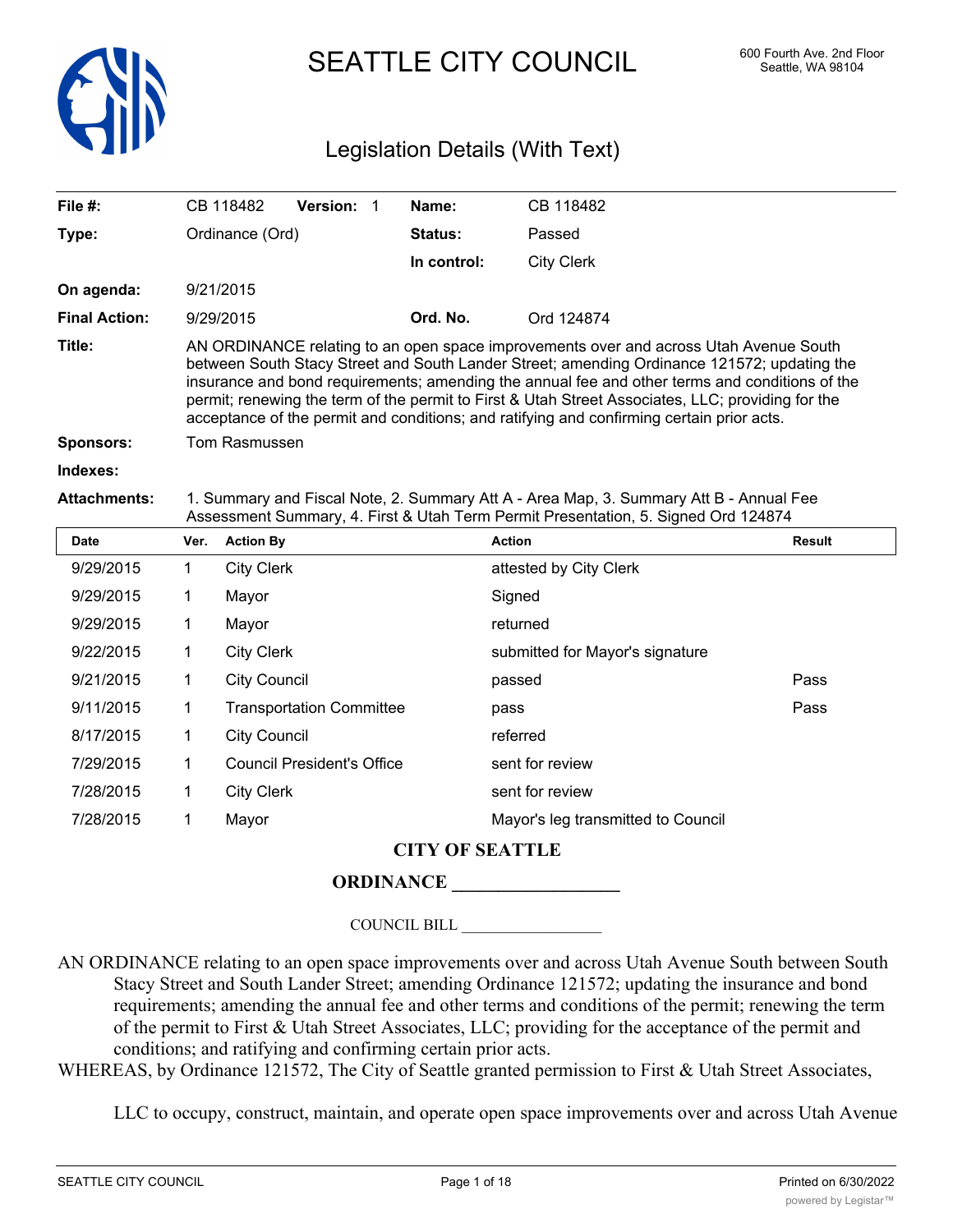South, between South Stacy Street and South Lander Street; and

- WHEREAS, the permission granted by Ordinance 121572, as amended by Ordinance 121855, was due for renewal on October 12, 2014; and
- WHEREAS, First & Utah Street Associates, LLC has submitted an application to the Seattle Department of Transportation Director ("Director") to continue maintaining and operating the open space improvements; and
- WHEREAS, First & Utah Street Associates, LLC has satisfied all terms of the original authorizing ordinance and the Director recommends that the term permit be renewed subject to the terms identified in this ordinance; NOW, THEREFORE,

## **BE IT ORDAINED BY THE CITY OF SEATTLE AS FOLLOWS**:

Section 1. The permission granted First & Utah Street Associates, LLC by Ordinance 121572 to maintain and operate open space improvements over and across Utah Avenue South, between South Stacy Street and South Lander Street, is renewed for a ten-year period starting on the effective date of this ordinance, and ending at 11:59 p.m. on the last day of the tenth year, upon the terms and conditions set forth in Ordinance 121572; and as further amended by this ordinance.

Section 2. Sections 1, 2, 3, 4, 5, 6, 7, 8, 9, 10, 11, 12, 13, 14, 15, 16, and 17 of Ordinance 121572 are as amended as follows:

 1. **Permission.** Subject to the terms and conditions of this ordinance, The City of Seattle ("City") grants permission (also referred to in this ordinance as a permit) ((is hereby granted)) to the First & Utah Street Associates, LLC ("Permittee"), and its successors and assigns as approved by the Director of the Seattle Department of Transportation ("Director") according to Section 14 of this ordinance, ((as follows:)) to occupy Utah Avenue South between South Stacy Street and South Lander Street to construct, maintain, and operate landscaping, decorative paving, benches, and other open space improvements ((over and across the right-of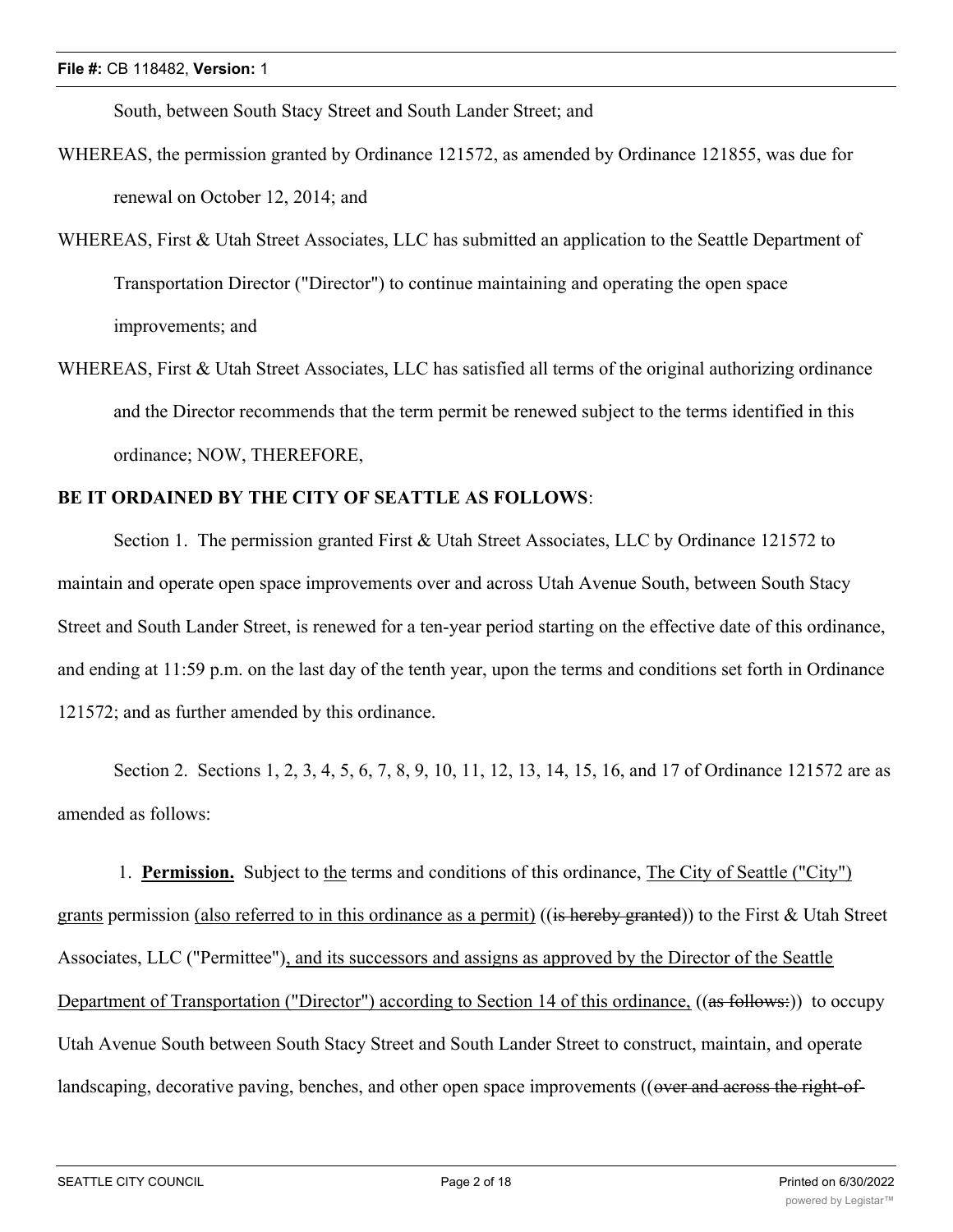way)) in the public place ("open space improvements"). The permit granted ((hereby)) is subject to use by the public for pedestrian travel, emergency vehicle access, and utility purposes.

2. **Term.** The permission ((herein)) granted to ((the)) Permittee (( $\frac{1}{1}$  its successors and assigns, shall be)) is for a term of ten  $((10))$  years  $((\text{permemening}))$  starting on the effective date of this ordinance and (() terminating)) ending at 11:59 p.m. on the last day of the tenth year. Upon written application  $((\theta f))$  made by the Permittee at least  $((\text{thirty} (30)))$  180 days before the expiration of the term, the Director  $((\text{of Seattle})$ Department of Transportation shall)) or the City Council may renew the permit ((for)) twice, each time for a successive ten (((10)))-year ((terms)) term, ((unless))subject to the City ((Council determines)) determining pursuant to Section 3.A. below that the area subject to this permit is necessary for a primary or secondary public use or benefit, or that the Permittee's improvements interfere with a primary or secondary public use or benefit. The total term of the permission, including renewals, ((as originally granted and thus extended))shall not exceed ((thirty ())30(())) years((, subject to the right of City Council by ordinance to revise any of the terms and conditions contained herein at the time of each renewal)). The Permittee shall submit any application for a new permission no later than 180 days prior to the expiration of the then-existing term.

3. **Removal for public use or cause.** The ((permit)) permission granted ((hereby)) is subject to (( primary and secondary use by the public)) use of the street right-of-way or other public place (collectively, public place) by the City and the public for travel, ((and)) utility purposes, and other public uses or benefits. ((t ))The City expressly reserves the right to deny renewal, or terminate the permission at any time prior to expiration of the initial term or any renewal term, and require the Permittee to remove the open space improvements, or any part thereof or installation on the public place, at the Permittee's sole cost and expense in the event that:

 $(((A))\underline{a})$  the City Council determines $((,))$  by ordinance $((,))$  that the space occupied by the open space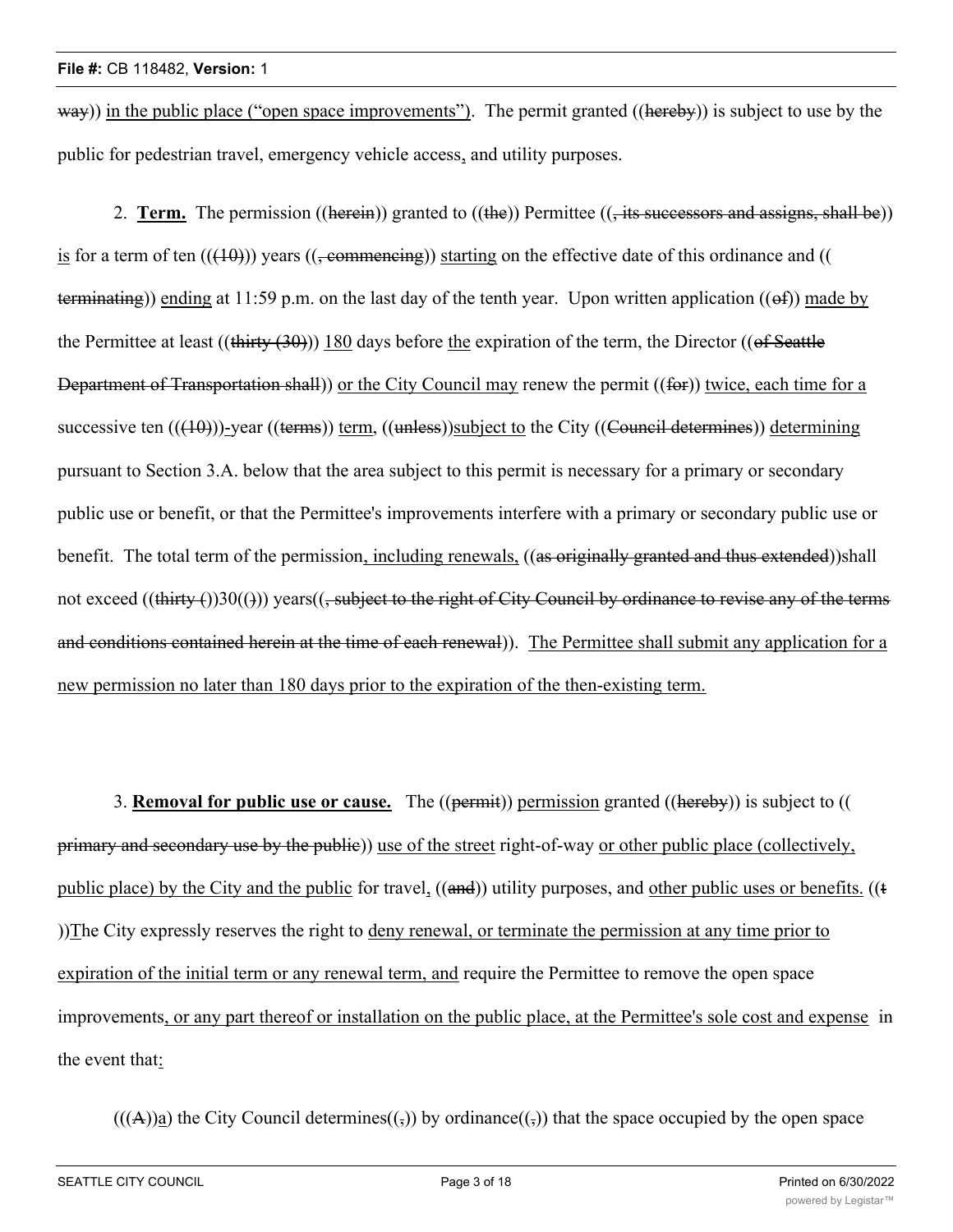improvements is necessary for any (( $\frac{\text{primary of } \text{secondary}}{\text{program of } \text{public use or benefit}(\frac{1}{2})}$  or that the improvements interfere with any ((primary or secondary)) public use or benefit; or

### (b) the Director determines that use of the open space improvements has been abandoned ; or

 $(((B))<sub>C</sub>)$  the Director  $((of Transformation ("Director")))$  determines that any term or condition of this ordinance has been violated, and ((such)) the violation has not been corrected by the Permittee by the compliance date after ((such notice of violation having been given)) a written request by the City to correct the violation (unless a notice to correct is not required due to an immediate threat to the health or safety of the public). ((A City Council determination that the space is necessary for a primary or secondary public use or benefit shall be conclusive and final.))

4. **Permittee's obligation to remove and restore.** ((In the event that)) If the permission ((hereby)) granted ((extends to its termination in thirty (30) years, or the City orders removal of the open space improvements pursuant to the terms of this ordinance,)) is not renewed at the expiration of a term, or if the permission expires without an application for a new permission being granted, or if the City terminates the permission, then within  $((\text{minety } f))90(())$  days after  $((\text{such}))$  the expiration $((,))$  or termination of the permission, or prior to any earlier date stated in an ordinance or order  $((ef))$  requiring removal $((, or prior to the$ date stated in an "Order to Remove", as the case may be,)) of the open space improvements, the Permittee shall, at its own expense, remove the open space improvements and all of the Permittee's equipment and property from the public place and replace and restore all portions of the public place ((and shall return all portions of the right-of-way)) that may have been disturbed for any part of the open space improvements( $($ , back to the condition for public use as it was prior to construction of the improvements, and in at least)) in as good condition ((in all respects as the abutting portions thereof and consistent with the Restoration Plan set forth in Attachment A)) for public use as existed prior to the construction of the open space and in at least as good condition in all respects as the abutting portions of the public place as required by Seattle Department of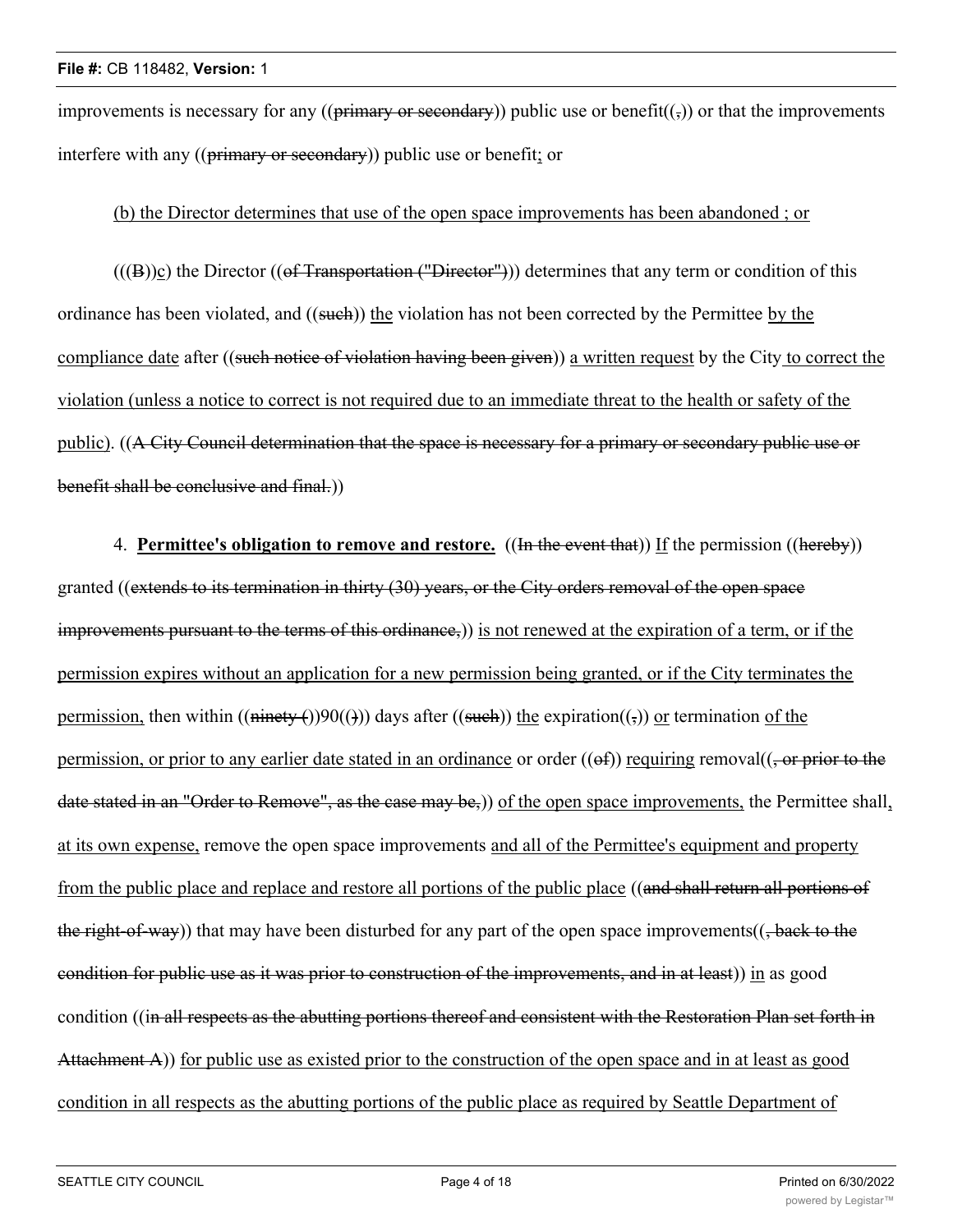Transportation ("SDOT") right-of-way restoration standards. ((Whereupon, the Director shall issue certificate discharging the Permittee from responsibility under this ordinance for occurrence after the date of such discharge.))

5. **Repair or reconstruction.** The open space improvements shall remain the exclusive responsibility of the Permittee and the Permittee shall maintain the open space improvements in good and safe condition for the protection of the public. The Permittee shall not ((commence reconstruction, relocation, readjustments)) reconstruct, relocate, readjust, or repair  $((ef))$  the open space improvements except  $((under the *supervision-of*,$ and)) in strict accordance with plans and specifications approved by the Director. The Director ((in her/his)) may, in the Director's judgment, ((may)) order ((such)) the reconstruction, relocation, readjustment, or repair of the open space improvements at the Permittee's ((own)) cost and expense ((subject to the provisions of Section 8 of this ordnance,)) because of: the deterioration or unsafe condition of the open space improvements( $(-\theta r)$ ); the installation, construction, reconstruction, maintenance, operation, or repair of any ((and all)) municipally owned public utilities $((\tau))$ ; or for any other cause.

6. **Failure to correct.** ((After notice to the Permittee, and f))Failure ((of the Permittee to correct said unsafe or risk prone condition within the time stated in such notice, the Director may order the open space improvements closed if the Director deems that it has become unsafe or creates a risk of injury to the public. In a situation in which there is an immediate threat to the health or safety of the public, notice is not required)) to remove the open space improvements as required by this ordinance is a violation of Chapter 15.90 of the Seattle Municipal Code (SMC) or successor provisions; however, applicability of Chapter 15.90 does not eliminate any remedies available to the City under this ordinance or any other authority. If the Permittee does not timely fulfill its obligations under this section, the City may at its sole discretion remove the open space improvements and restore the public place at the Permittee's expense, and collect such expense in any manner provided by law.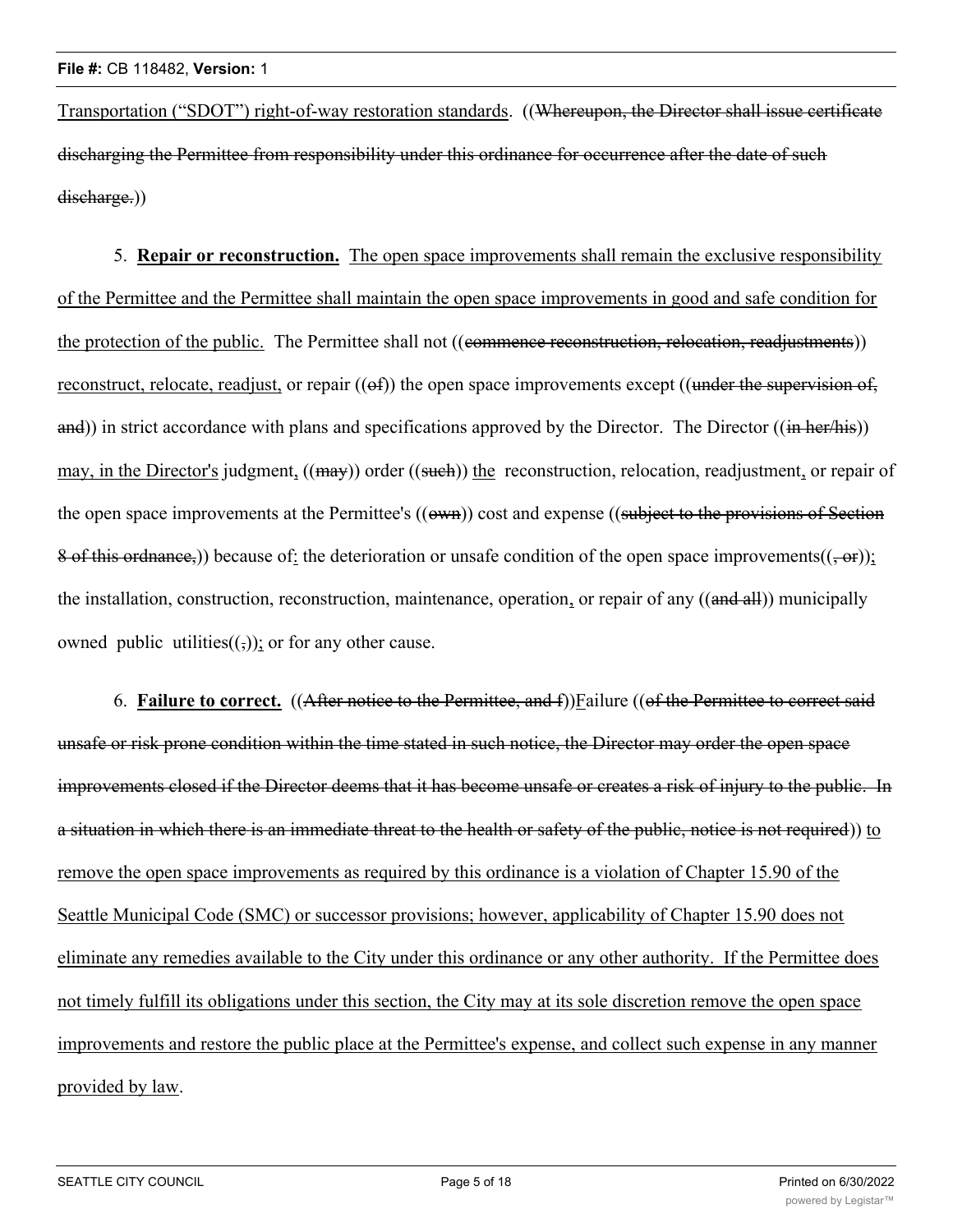#### **File #:** CB 118482, **Version:** 1

Upon the Permittee's completion of removal and restoration in accordance with this section, or upon the City's completion of the removal and restoration and the Permittee's payment to the City for the City's removal and restoration costs, the Director shall then issue a certification that the Permittee has fulfilled its removal and restoration obligations under this ordinance. Upon prior notice to the Permittee and entry of written findings that it is in the public interest, the Director may, in the Director's sole discretion, conditionally or absolutely excuse the Permittee from compliance with all or any of the Permittee's obligations under this section.

7. **Continuing obligations.** Notwithstanding termination or expiration of the permission granted, or closure or removal of the open space improvements, the Permittee shall remain bound by all of its obligations under this ordinance until $((\div)$ 

#### (A) the area is left in a manner as required by Section 4 and

 $(\overline{B})$ ) the Director ((certifies)) has issued a certification that the Permittee has ((discharged it obligations herein)) fulfilled its removal and restoration obligations under Section 4 of this ordinance. Notwithstanding the issuance of that certification, the Permittee shall continue to be bound by the obligations in Section 4 of this ordinance and shall remain liable for any unpaid fees assessed under Section 15 of this ordinance.

((Provided, that upon prior notice to the Permittee and entry of written findings that such is in the public interest, the Director may, in her/his sole discretion, excuse the Permittee, conditionally or absolutely, from compliance with all or any of the Permittee's obligation to remove the open space improvements and restore disturbed areas.)

8. **Protections of utilities.** The permission granted ((by this permit))is subject to the Permittee bearing the expense of any protection, support, or relocation of existing utilities deemed necessary by the ((owner)) owners of the ((utility))utilities, and shall be done at Permittee's expense with the Permittee being responsible for any ((subsequent))damage to the utilities due to the construction, repair, reconstruction, maintenance( $(-\theta r)$ ),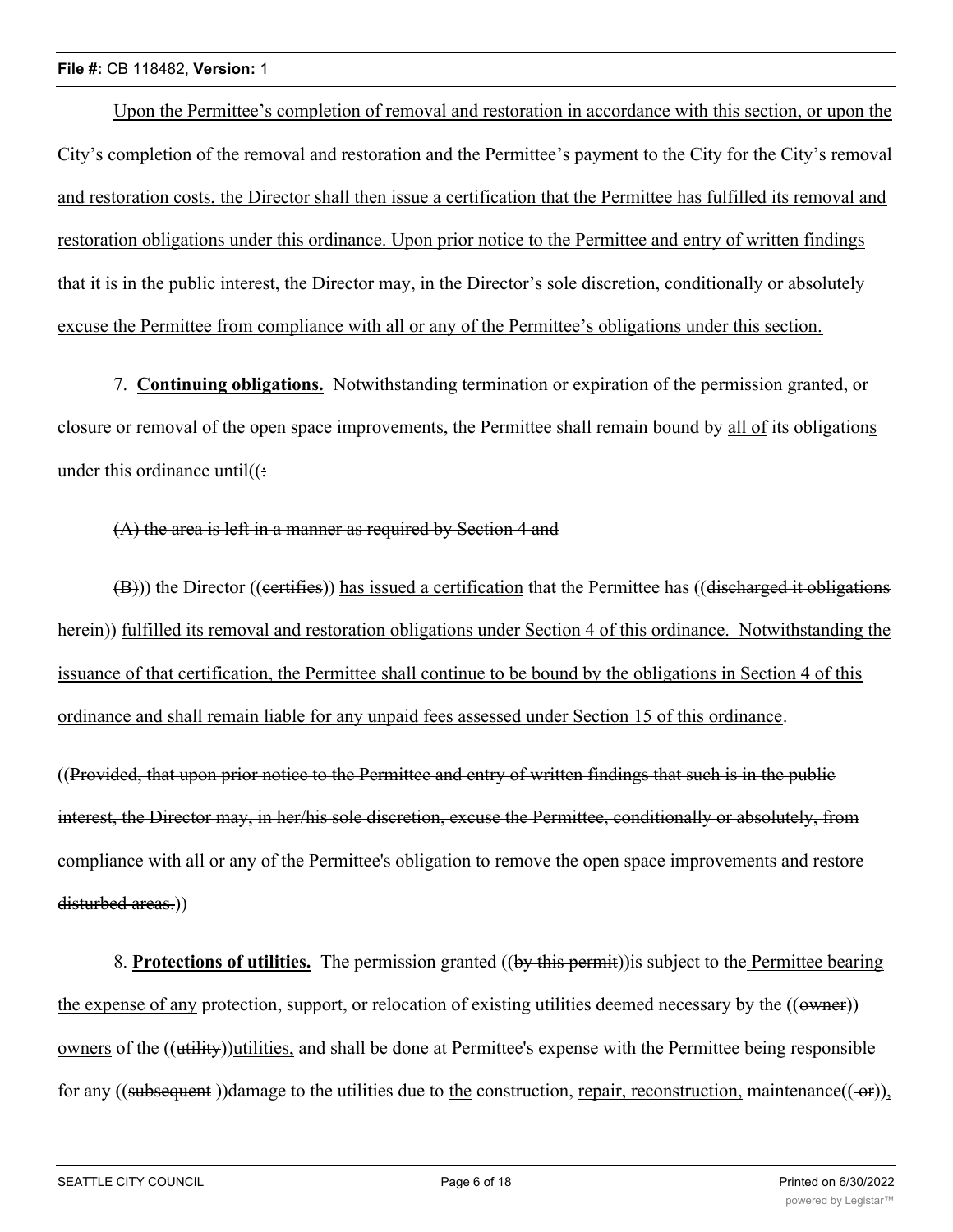#### **File #:** CB 118482, **Version:** 1

operation, or removal of the open space improvements and for any consequential damage that may result from any damage to utilities or interruption in service caused by any of the foregoing. Whenever a utility needs to excavate within the street area subject to this permit, the Director will require the utility to restore, at its own expense, the pavement or other street area excavated in accordance with the City's Pavement Opening and Restoration Rules and with applicable Seattle Standard Plans and Specifications; provided, however, that if the utility's excavation has disturbed or removed Permittee's open space improvements, the utility shall not be required to be responsible for any additional cost incurred as a result of the open space improvements costing more than the applicable Seattle Standard Plans and Specifications for street surface restoration. Such additional restoration costs shall be the sole responsibility of the Permittee. If Permittee desires surface restoration with decorative or special paving materials, Permittee shall furnish such materials to the utility. Prior to commencement of any pavement opening work in the street area subject to this permit, the Director will require the utility to consult with the Permittee on the means for minimizing interference with the Permittee's use of the street, and the utility's restoration plan and schedule.

9. **Open Space Improvements.** The Permittee shall own any improvements and fixtures, including but not limited to: art, benches, or other amenities that were installed in and on the closed street by Permittee $((,))$ ; provided, however, that ((said)) ownership may be negotiated with the City at the termination of the permit. Activation of the public place with uses open to the public is allowed, subject to applicable City departments' review and approval. Any activation of the public place for private uses must be permitted by the City.

10. **Release, hold harmless, indemnification, and duty to defend.** ((The open space improvements shall remain the exclusive responsibility of the Permittee.) The Permittee, by ((its acceptance)) accepting the terms of this ordinance ((and the permission hereby granted, does release)), releases the City, its officials, officers, employees and agents from any and all claims, ((resulting from damage or loss to its own property and does covenant and agree for itself, its successors and assigns, with the City to at all times protect and save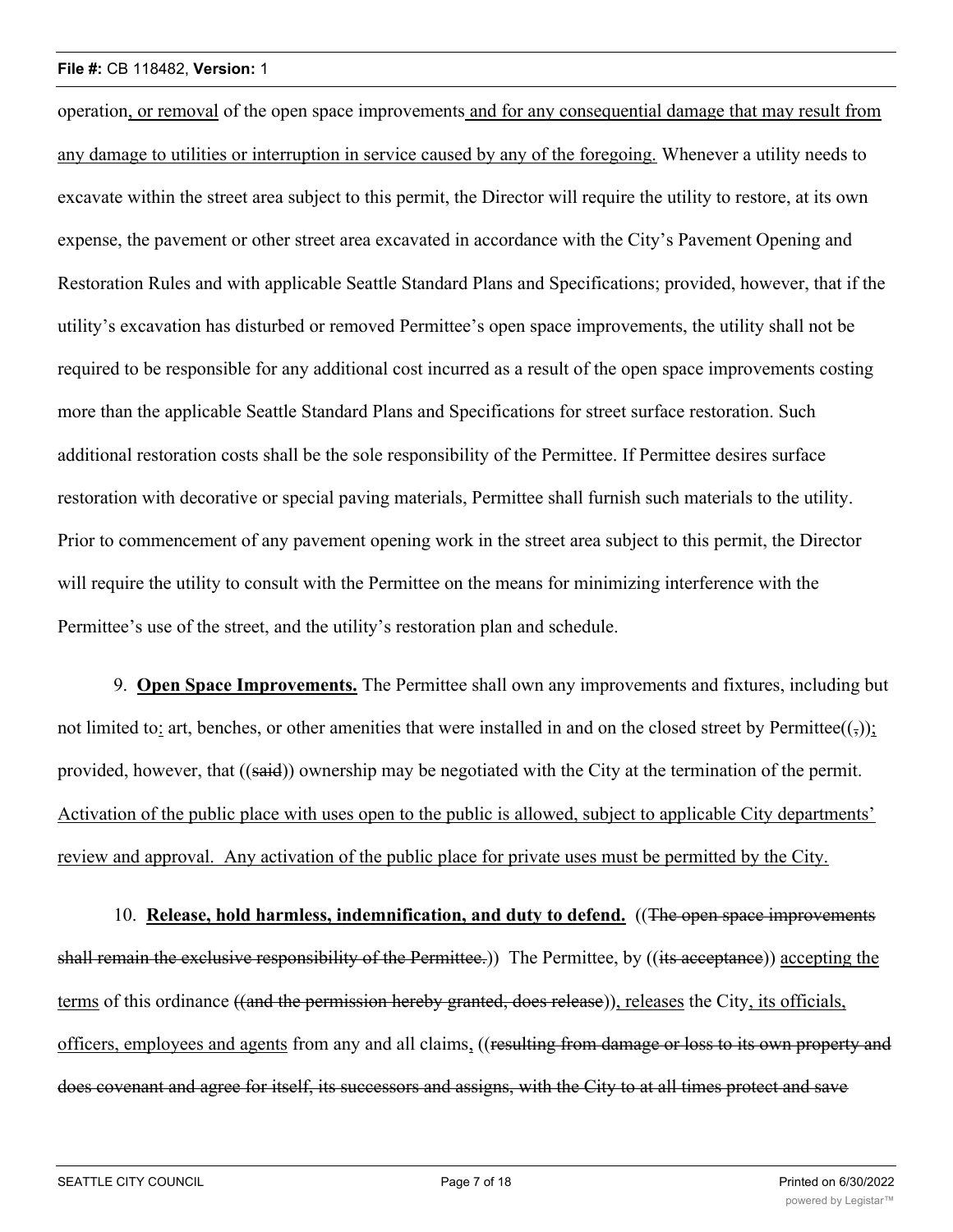#### **File #:** CB 118482, **Version:** 1

harmless the City from all claims,)) actions, suits, liability, loss, costs, expenses, attorneys' fees, or damages of every kind and description (((excepting only such damages that may result from the negligence of the City), which may accrue to, or be suffered by, any person or persons and/or property or properties, including without limitation, damage or injury to the Permittee, its officers, agents, contractors, invitees, tenants and tenants' invitees, licenses, or their successors and assigns,)) arising out of or by reason of the ((maintenance, operation or use of said City street, alley, or any portion thereof,)) open space improvements or this ordinance, including but not limited to claims resulting from injury, damage, or loss to the Permittee or the Permittee's property.

The Permittee agrees to at all times to ((or by reason of anything that has been done, or may at any time be done, by the Permittee, its successors and assigns, by reason of this ordinance, or by reason of the Permittee, its successor or assigns, failing or refusing to strictly comply with each and every provision of this ordinance; and if any such suit, action or assigns, shall, upon notice thereof from the City,)) defend, indemnify, and hold harmless the City, its officials, officers, employees, and agents from and against all claims, actions, suits, liability, loss, costs, expense, attorneys' fees, or damages of every kind and description, excepting only damages that may result from the sole negligence of the City, that may accrue to, be asserted by, or be suffered by any person or property including, without limitations, damage, death, or injury to members of the public or to the Permittee's officers, agents, employees, contractors, invitees, tenants, tenants' invitees, licensees, or successors and assigns arising out of or by reason of:

(a) the existence, condition, construction, reconstruction, modification, maintenance, operation, use, or removal of the open space improvements or any portion thereof, or the use, occupation, or restoration of the public place or any portion thereof by the Permittee or any other person or entity;

(b) anything that has been done or may at any time be done by the Permittee by reason of this ordinance; or

(c) the Permittee failing or refusing to strictly comply with every provision of this ordinance; or arising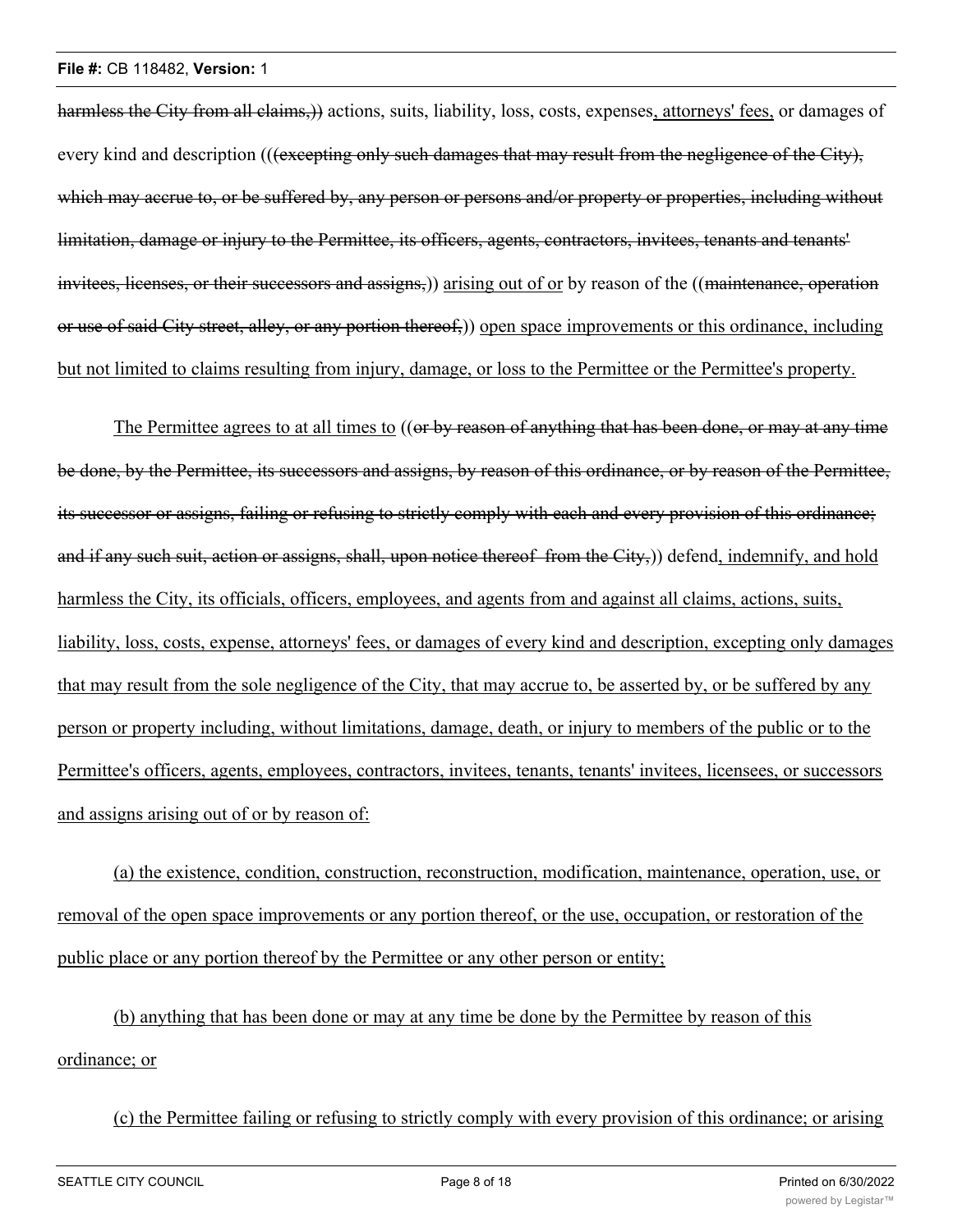out of or by reason of the open space improvements or this ordinance in any other way.

((the same at its or their sole cost and expense, and in case judgment shall be rendered)) If any suit, action, or claim of the nature described above is filed, instituted, or begun against the City ((in any suit or action)), the Permittee((, its successors and assigns,)) shall ((fully)) upon notice from the City defend the City, with counsel acceptable to the City, at the sole cost and expense of the Permittee, and if ((satisfy said)) a judgment is rendered against the City in any suit or action, the Permittee shall fully satisfy the judgment within ((ninety  $\left($  $()$ )90(())) days after ((such)) the action or suit ((shall have)) has been finally determined, if determined adversely to the City. ((Provided that if)) If it is determined by a court of competent jurisdiction that Revised Code of Washington (RCW) 4.24.115 applies to this ordinance, then in the event claims or damages are caused by or result from the concurrent negligence of $((\div)$ 

 $(A)$ )) the City, its agents, contractors, or employees $((\frac{1}{2}))$ , and

 $((**(B)**))$  the Permittee, its agents, contractors, or employees  $((**or its successors or assigns**)), this identity$ provision shall be valid and enforceable only to the extent of the negligence of the Permittee or Permittee's agents, contractors, or employees ((or its successors or assigns)).

11. **Insurance.** For as long as the Permittee(( $\frac{1}{15}$  successors and assigns, shall) exercises any permission granted by this ordinance and until the ((open space improvements are entirely removed from its location as described in Section 4 or until discharge by order of the)) Director has issued a certification that ((as provided in)) the Permittee has fulfilled its removal and restoration obligations under Section 7 of this ordinance, the Permittee shall obtain and maintain in full force and effect, at its own expense, insurance and/or self-insurance ((policies which fully)) which protects the Permittee and the City from claims and risks of loss from perils ((which)) that can be insured against under commercial general liability (CGL) insurance policies (( and fire insurance contracts, including any extended coverage endorsements thereto which are customarily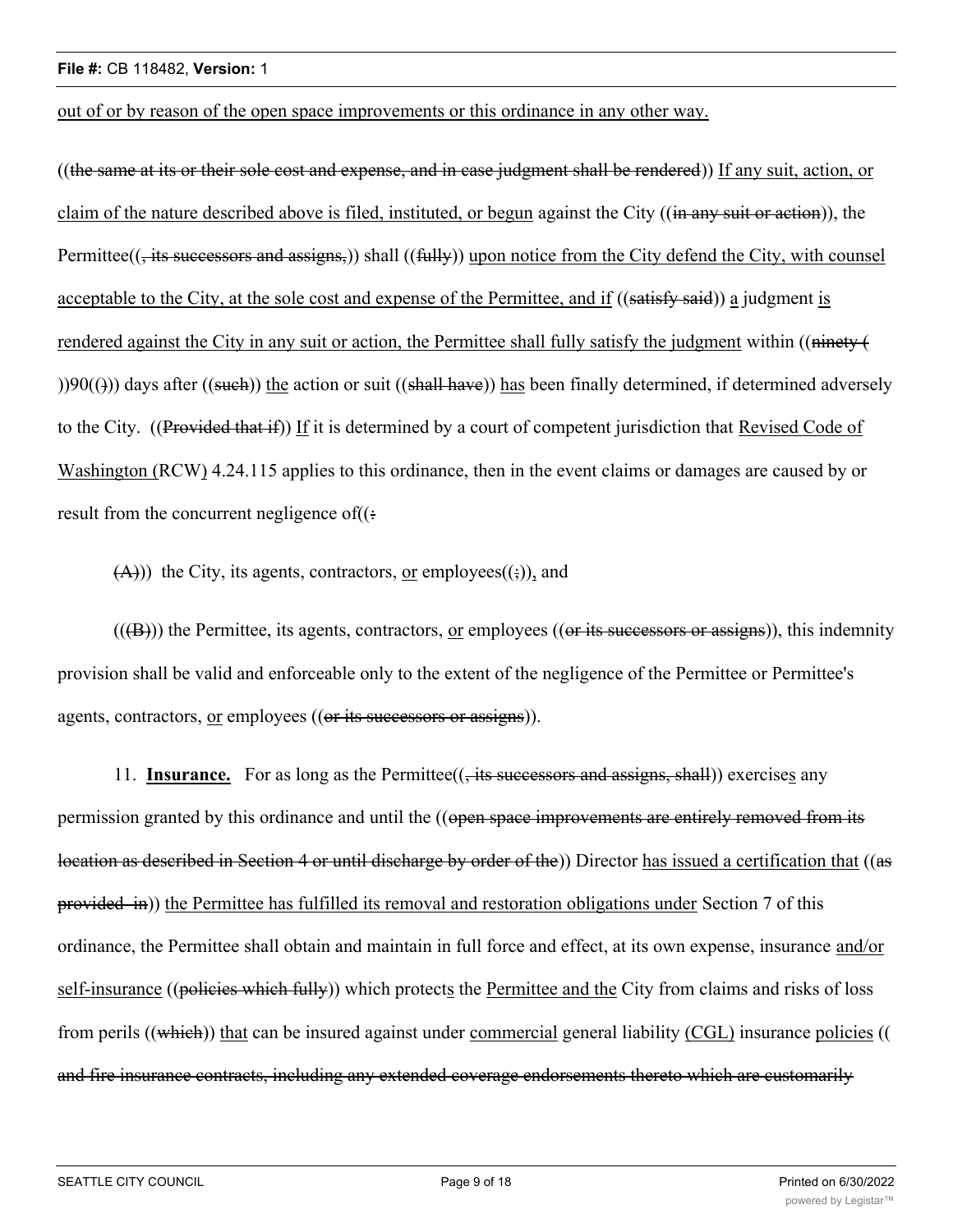available from time to time)), in conjunction with:

 $(((A))<sub>a</sub>)$  construction, reconstruction, modification, operation, maintenance, use,  $((\theta f))$  existence, or removal of the open space improvements or any portion thereof, as well as restoration of any disturbed areas of the public place in connection with the removal ((permitted by this ordinance and of any and all portions)) of the open space improvements;

 $((B))$ b) Permittee's activity upon or the use or occupation of the  $((\text{areas}))$  public place described in Section 1 of this ordinance( $($ , as well as)); and

 $(((\text{C}))c)$  ((any and all)) claims and risks in connection with ((any activity)) activities performed by the Permittee by virtue of the permission granted by this ordinance.

Minimum insurance requirements ((shall be a policy of commercial general liability of  $\alpha$ )) are CGL insurance on an occurrence form ((reasonably acceptable to the City)) at least as broad as the Insurance Services Office  $(ISO) CG 00 01$ . Insurance coverage must  $(())$  be placed with  $((a \rightarrow e)$  an insurer admitted and licensed to conduct business in Washington State ((, except that if it is infeasible to obtain such a policy, the City may approve an alternative company)) or with a surplus lines carrier pursuant to Chapter 48.15 RCW. If coverage is placed with any other insurer or is partially or wholly self-insured, such insurer(s) or self-insurance is subject to approval by the City's Risk Manager.

Minimum (( $p\rightarrow$ iey)) limits of liability shall be \$2,000,000 per ( $\rightarrow$ ))Occurrence; \$4,000,000 General Aggregate; and, \$2,000,000 ((annual aggregate each period)) Products/Completed Operations Aggregate, including Premises Operations; Personal/Advertising Injury, Contractual Liability. Coverage shall name (( specifically name the open space improvement exposure. Liability coverages shall add by endorsement the)) The City of Seattle, its ((elected and appointed)) officers, officials, employees, and agents" as additional insured( $(\cdot)$ )s for primary and non-contributory limits of liability subject to ((Coverage shall contain)) a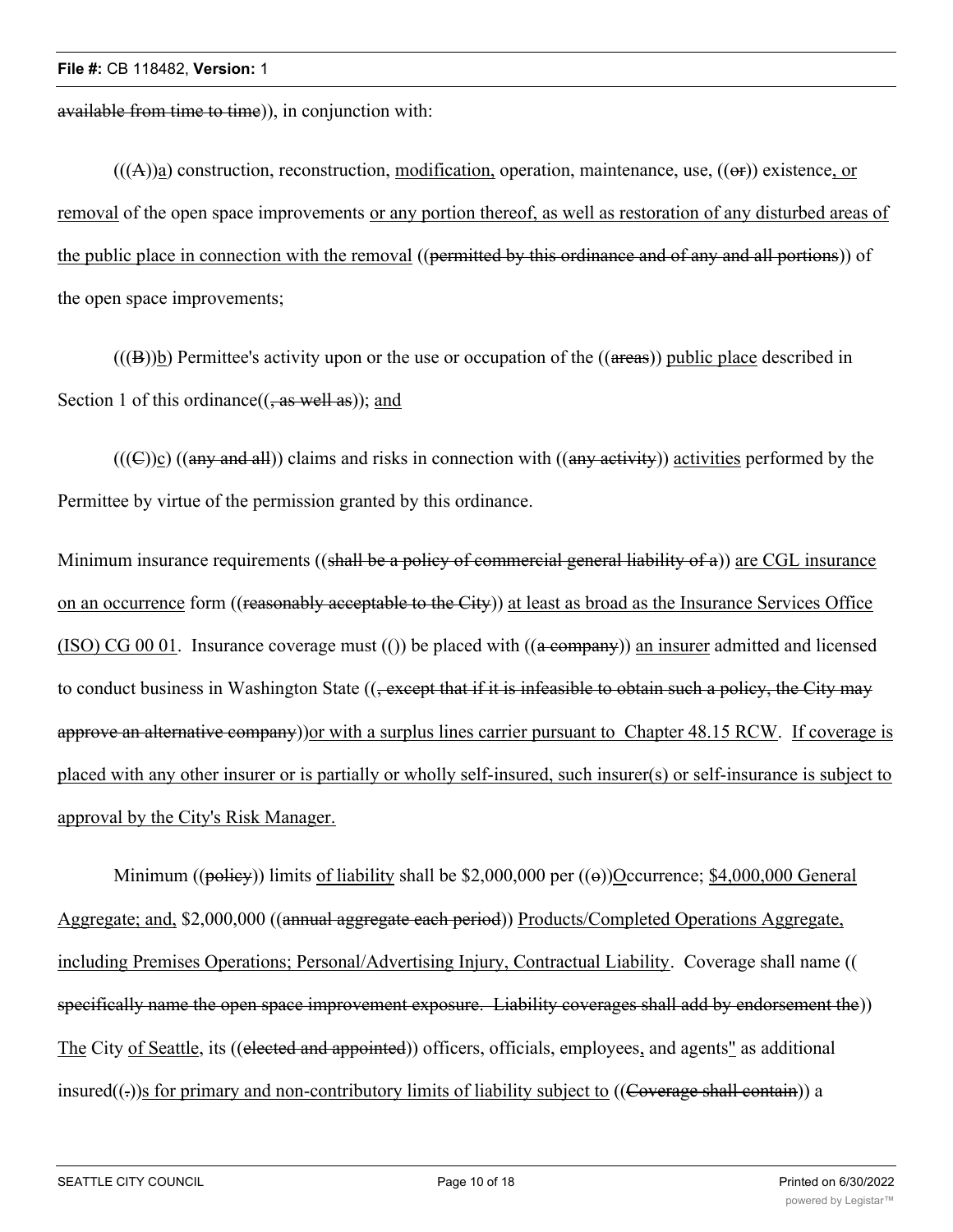Separation of Insureds((, indicating essentially that except with respect to the limits of insurance, and any rights or duties specifically assigned in this coverage part of the first-named insured, this insurance applies as if each insured were the only insured, and separately to each insured against whom claim is made or suit is brought)) clause.

Within 60 days after the effective date of this ordinance, the Permittee shall provide to  $((\texttt{F}))$ the City(( will not accept a certificate of insurance as evidence of current coverage. Evidence of current coverage shall be submitted to the City in the form of a photocopy of the insurance policy declaration page, indicating all endorsements and exclusions attached thereto, and is a condition to the validity of this permit)), or cause to be provided, certification of insurance coverage including an actual copy of the blanket or designated additional insured policy provision per the ISO CG 20 12 endorsement or equivalent. The insurance coverage certification shall be delivered or sent to the Director at an address as the Director may specify in writing from time to time. The Permittee shall provide a certified complete copy of the insurance policy to the City promptly upon request.

((Whenever in the judgment of the Risk Manager of the City of Seattle, such insurance filed pursuant to the provisions hereof shall be deemed insufficient to fully protect the City of Seattle, the Permittee shall, upon thirty days notice by the Risk Manager, furnish additional insurance in such reasonable amount as may be specified by the Risk Manager.))

If the Permittee is self-insured, a letter of certification from the Corporate Risk Manager may be submitted in lieu of the insurance coverage certification required by this ordinance, if approved in writing by the City's Risk Manager. The letter of certification must provide all information required by the City's Risk Manager and document, to the satisfaction of the City's Risk Manager, that self-insurance equivalent to the insurance requirements of this ordinance is in force. After a self-insurance certification is approved, the City may from time to time subsequently require updated or additional information. The approved self-insured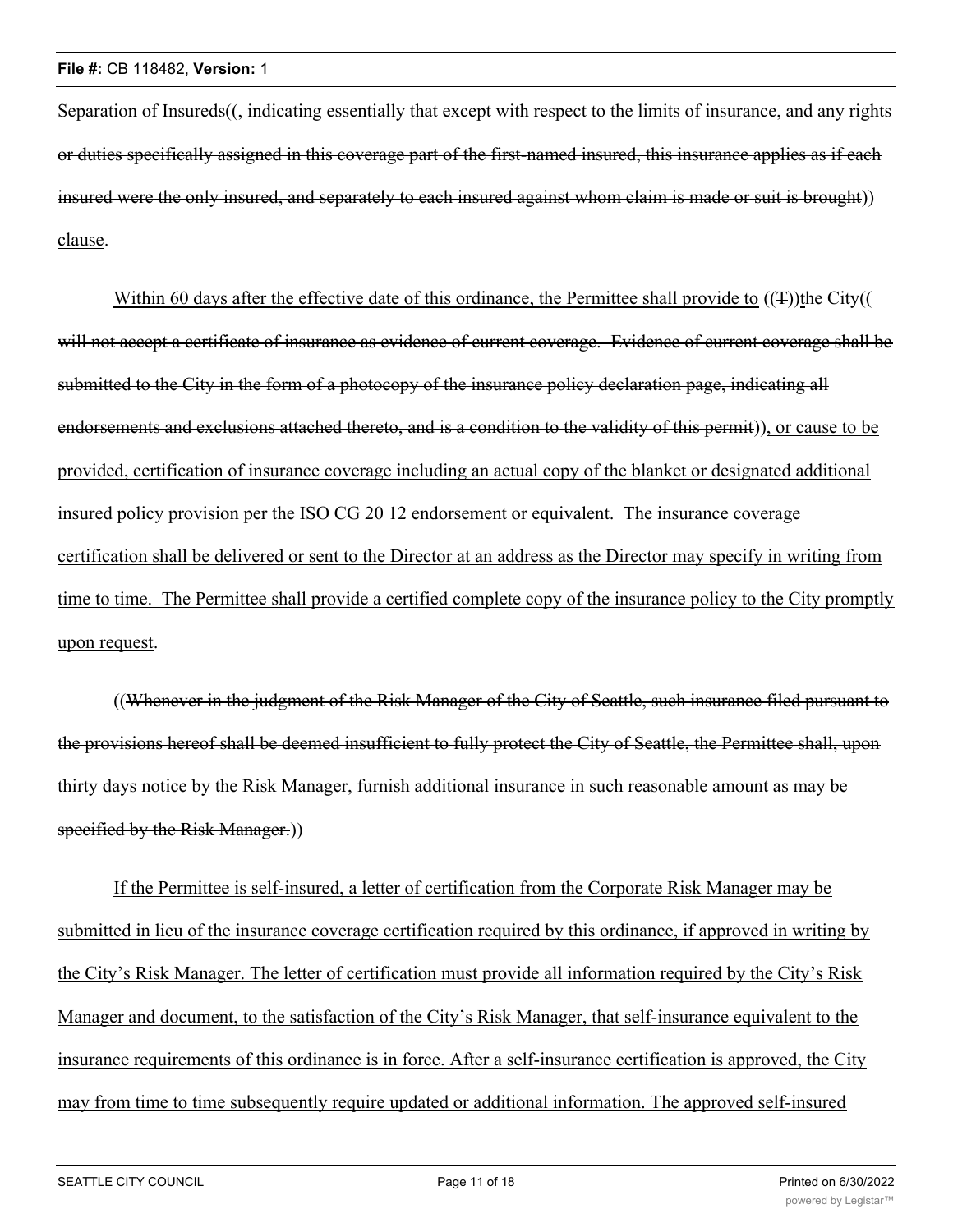Permittee must provide 30 days' prior notice of any cancellation or material adverse financial condition of its self-insurance program. The City may at any time revoke approval of self-insurance and require the Permittee to obtain and maintain insurance as specified in this ordinance.

In the event that the Permittee assigns or transfers the permission granted by this ordinance, the Permittee shall maintain in effect the insurance required under this section until the Director has approved the assignment or transfer pursuant to Section 14 of this ordinance.

12. **Contractor insurance.** The Permittee shall contractually require((+hat)) any and all of its contractors performing ((construction)) work on ((the)) any premises ((as)) contemplated by this permit(( $\epsilon$ )) name ((the ))"The City of Seattle, its officers, officials, employees, and agents" as  $((a\text{H})$  additional insureds (( on all policies of commercial general liability insurance,)) for primary and non-contributory limits of liability on all CGL, Automobile and Pollution liability insurance and/or self-insurance. The Permittee ((and)) shall also include in all contract documents with its contractors a third-party beneficiary provision extending to the City construction indemnities and warranties granted ((to Permittee to the City as well)).

13A. **Performance bond.** Within  $((sixty)(60)())$  days after the effective date of this ordinance, the Permittee shall deliver to the Director ((of Seattle Transportation)) for filing with the City Clerk a ((good and)) sufficient bond ((in the sum of One Million Dollars (\$1,000,000),)) executed by a surety company authorized and qualified to do business in the State of Washington( $\frac{1}{2}$ ) that is: in the amount of \$1,000,000, and conditioned with a requirement that the Permittee ((will)) shall comply with ((each and)) every provision of this ordinance and with ((each and)) every order (( $\Theta$ f)) the Director (( $\Theta$ ursuant thereto; provided, that if the Mayor of the City of Seattle in his/her judgment shall deem any bond or bonds filed to be insufficient and demand a new or additional bond, the Permittee shall furnish a new or additional bond in such amount as the Mayor may specify to be necessary to fully protect the City) issues under this ordinance. ((Said))The Permittee shall ensure that the bond amount ((shall)) remains in effect until ((such time as the open space improvements are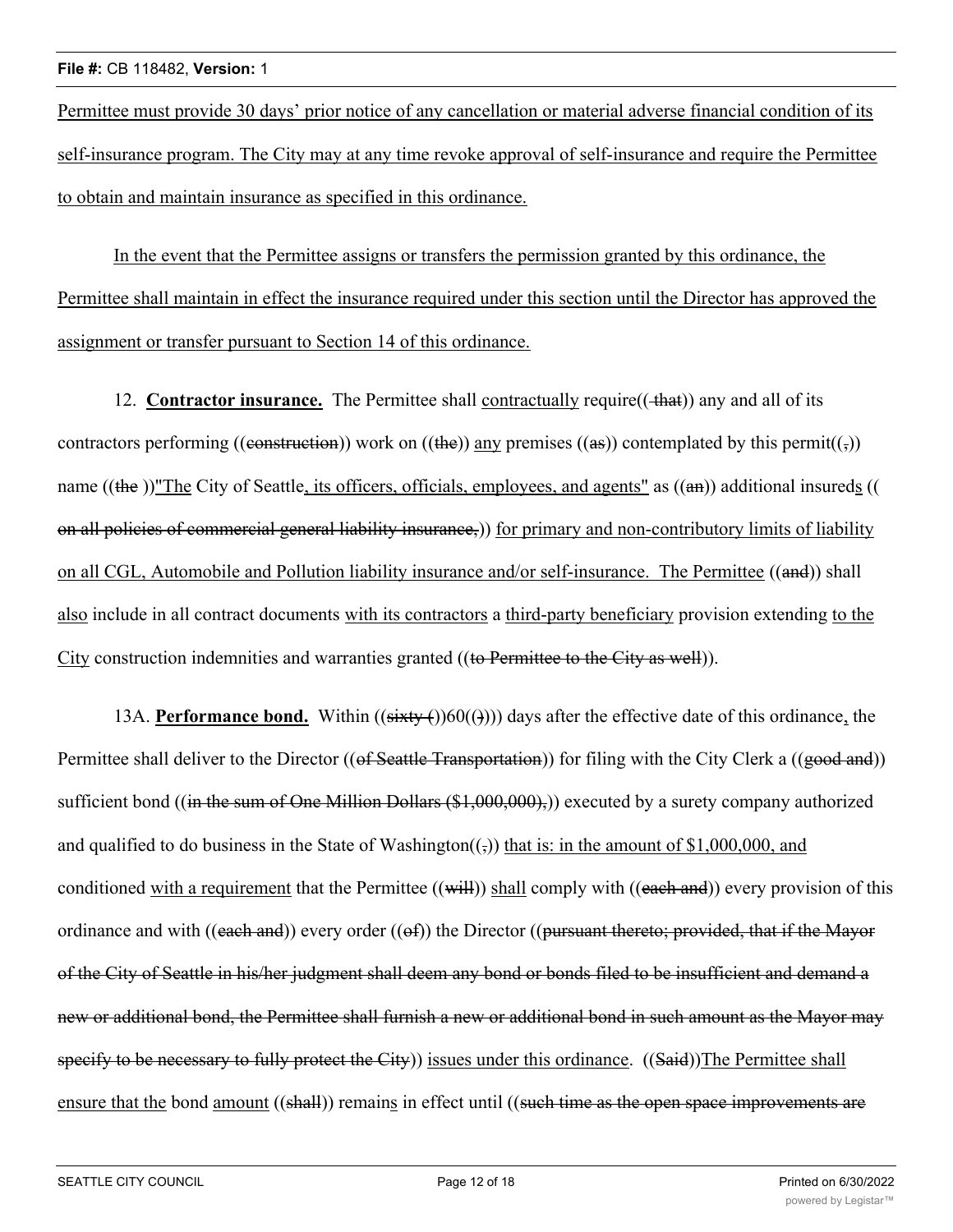entirely removed from its location as described in Section 1, or until discharged by order of) the Director has issued a certification that the Permittee has fulfilled its removal and restoration obligations under ((as provided in)) Section 7 of this ordinance. ((As an alternative to a bond, the Permittee shall deliver to the Director of Seattle Transportation a))An irrevocable letter of credit ((payable to the City of Seattle in the sum of Two Hundred Fifty Thousand Dollars (\$250,000), executed by a local established financial institute authorized and qualified to do business in the State of Washington, conditioned that the Permittee will comply with each and every provision of this ordinance and with each and every order of) approved by the Director ((pursuant thereto; provided, that if the Mayor of the City of Seattle in his/her judgment shall deem any letter of credit filed to be insufficient and demand a new or additional letter of credit, the Permittee shall furnish a new or additional letter of credit in such amount the Mayor may specify to be necessary to fully protect the City. Said letter of credit shall remain in effect until such time as the open space improvements are entirely removed from its location as described in Section 1, or until discharged by order of the Director as provided in Section 7 of this ordinance)) in consultation with the City Attorney's Office may be substituted for the bond. In the event that the Permittee assigns or transfers the permission granted by this ordinance, the Permittee shall maintain in effect the bond or letter of credit required until the Director has approved the assignment or transfer pursuant to Section 14 of this ordinance.

13B. **Adjustment of insurance and bond requirements.** The Director may adjust minimum liability insurance levels and surety bond requirements during the term of this permission. If the Director determines that an adjustment is necessary to fully protect the interests of the City, the Director shall notify the Permittee of the new requirements in writing. The Permittee shall, within 60 days of the date of the notice, provide proof of the adjusted insurance and surety bond levels to the Director.

14. **Consent for and conditions of assignment or transfer.** The ((Permittee shall not assign or transfer any privileges conferred)) permission granted by this ordinance shall not be assignable or transferable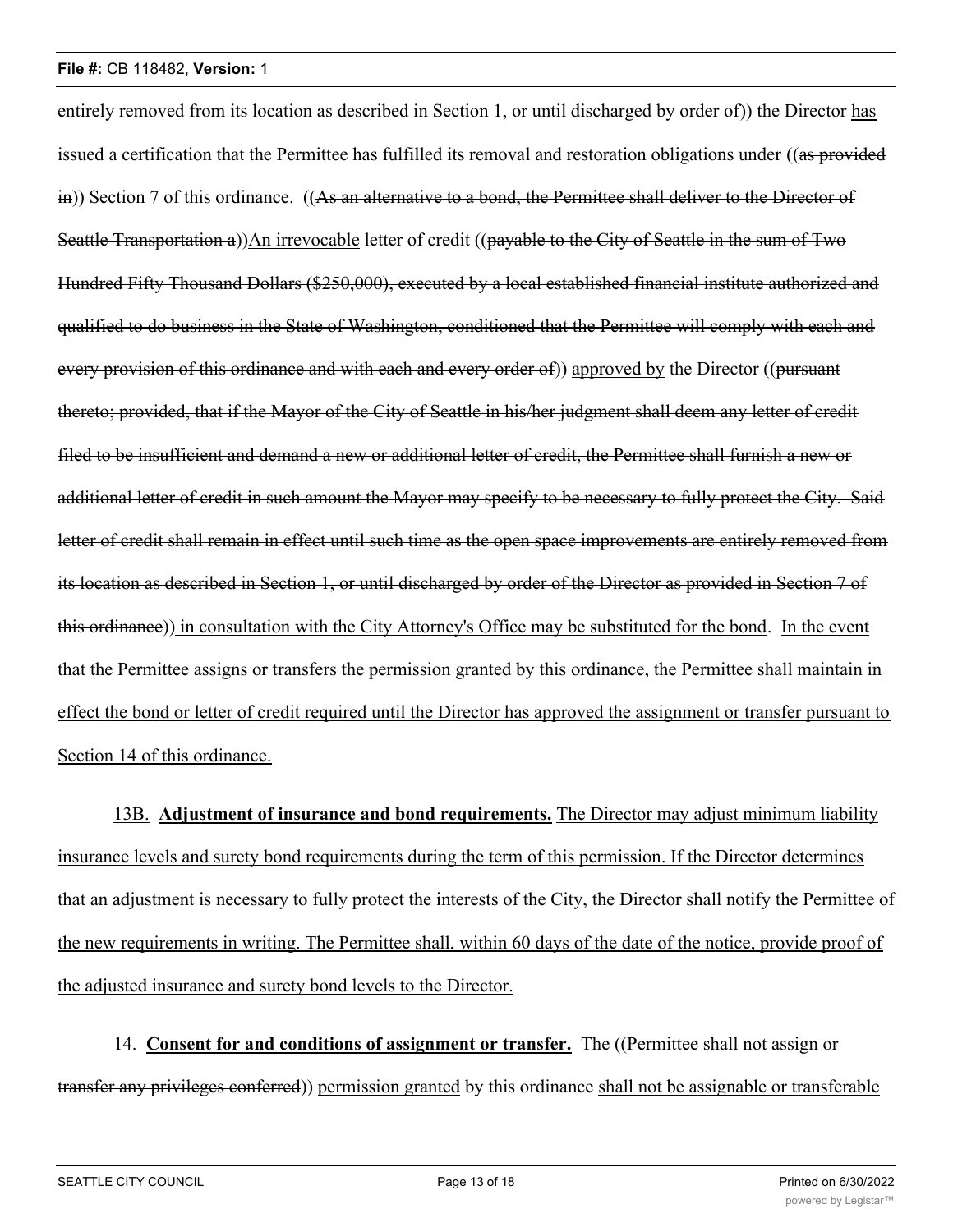by operation of law; nor shall the Permittee transfer, assign, mortgage, pledge, or encumber the same without the ((consent of the)) Director's consent, which the Director shall not unreasonably refuse. The Director ((shall be satisfied that the proposed assignee or transferee is financially capable of assuming the obligations under this permit, and that surety bonds and insurance coverage in sufficient amounts have been provided. If permission is granted, the assignee or transferee shall be bound by) may approve assignment or transfer of the permission granted by this ordinance to a successor entity only if the successor or assignee has accepted in writing all of the terms and conditions of the permission granted by this ordinance; has provided, at the time of acceptance, the bond and certification of insurance coverage required under this ordinance; and has paid any fees due under Section 15 of this ordinance. Upon the Director's approval of an assignment or transfer, the rights and obligations conferred on the Permittee by this ordinance shall be conferred on the successors and assigns. Any person or entity seeking approval for an assignment or transfer of the permission granted by this ordinance shall provide the Director with a description of the current and anticipated use of the open space improvements. (( Notwithstanding the above language contained in this Section 14, consent of the City shall not be required for any transfer or assignment of the privileges conferred by this ordinance by way of mortgage, pledge or encumbrance or by way of foreclosure or deed in lieu of foreclosure or any mortgage, pledge or encumbrance.)

15. **Inspection fees.** The Permittee(( $\frac{1}{15}$  successors and assigns,)) shall, as provided by SMC Chapter 15.76 or successor provisions, pay ((to T))the City ((of Seattle such)) the amounts ((as may be justly chargeable )) charged by ((said)) the City ((as costs of inspection of said)) to inspect the open space improvements during construction, reconstruction, repair, annual safety inspections, and at other times as deemed necessary ((to ensure safety of the improvements, under the direction of the Director of Seattle Transportation, as provided by Municipal Code Section 15.76)) by the City. An inspection or approval of the open space improvements by the City shall not be construed as a representation, warranty, or other assurance to the Permittee or any other person as to the safety, soundness, or condition of the open space improvements. Any failure by the City to require correction of any defect or condition shall not in any way limit the responsibility or liability of the Permittee.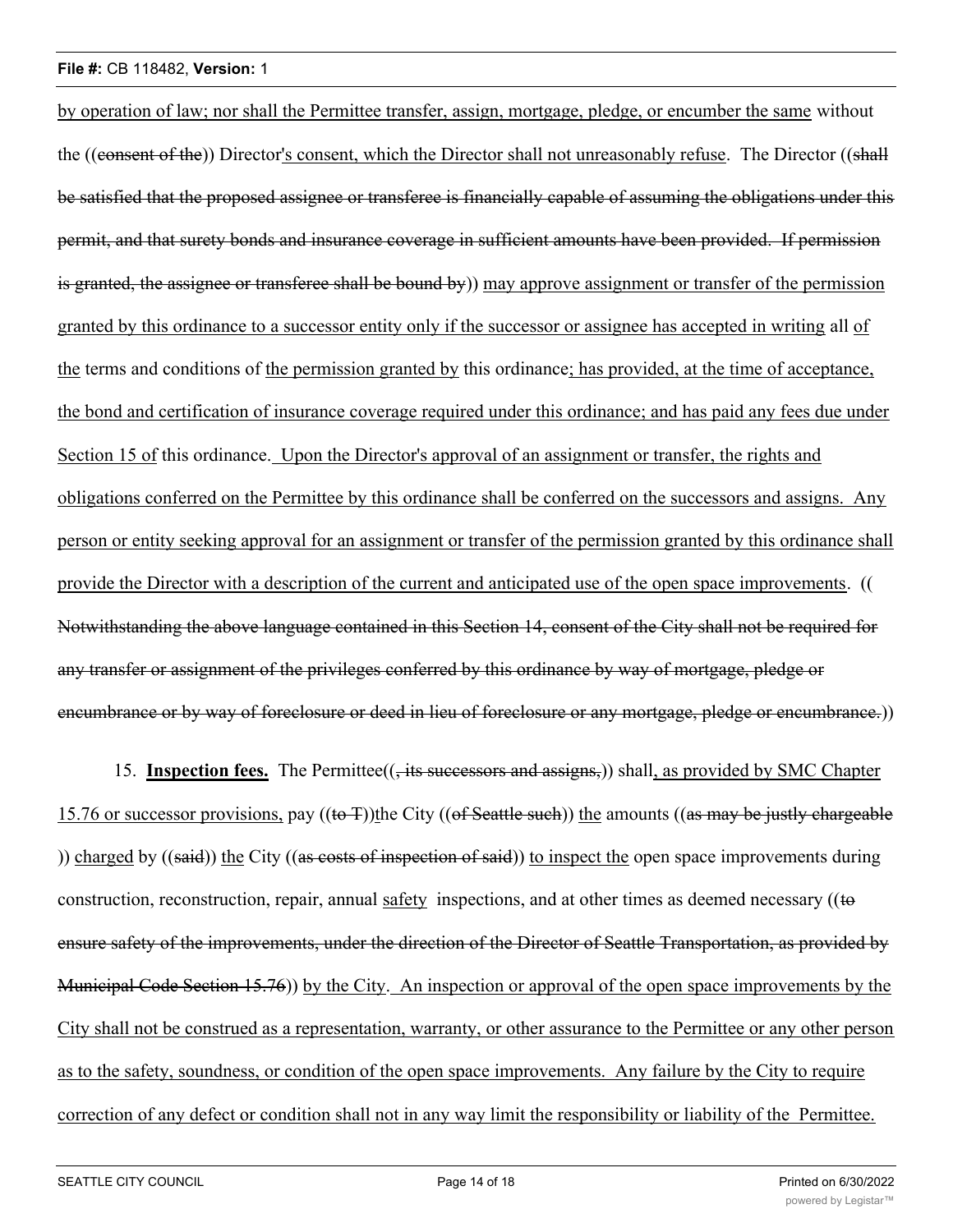Beginning on October 13, 2014, and annually thereafter, the Permittee shall ((also)) promptly pay to the City, (( in advance)) upon statements or invoices ((rendered)) issued by the Director, an annual fee ((for the privileges granted and exercised hereunder)) of ((Forty-two Thousand Dollars (\$42,000))) \$21,840.00, or as adjusted thereafter, for ((each of the first five years of the permit. For each succeeding five years of the permit the fee shall be adjusted based on the City's fee model for term permits) the privileges granted by this ordinance.

Adjustments to the annual fee shall be made in accordance with a term permit fee schedule adopted by City Council and may be made every year. In the absence of a schedule, the Director may only increase or decrease the previous year's fee to reflect inflationary changes so as to charge the fee in constant dollar terms. This adjustment will be calculated by adjusting the previous year's fee by the percentage change between the two most recent year-end values available from the Consumer Price Index for the Seattle-Tacoma-Bremerton Area, All Urban Consumers, All Products, Not Seasonally Adjusted. All payments shall be made to the City Finance Director for credit to the ((Seattle)) Transportation Operating Fund.

16. **Compliance with other laws.** ((The Permittee shall not discriminate against any employee or applicant for employment in connection with the design, architectural or engineering work or the repair, or maintenance of the open space improvements permitted to be installed pursuant to this ordinance, on the basis of race, religion, creed, color, sex, marital status, sexual orientation, gender identity, political ideology, ancestry, age, national origin, or the presence of any sensory, mental or physical handicap unless based on bona fide occupational qualifications. The foregoing commitment shall be implemented as follows:

(A) the Permittee will take affirmative action to ensure that applicants are employed and that employees are treated during employment without regard to their race, religion, creed, age, color, sex, marital status, sexual orientation, gender identity, political ideology, ancestry, national origin or the presence of any sensory, mental or physical handicap. Such action shall include, but not limited to the following: employment, upgrading, demotion or transfer, recruitment or recruitment advertising, layoff of termination, rates of pay or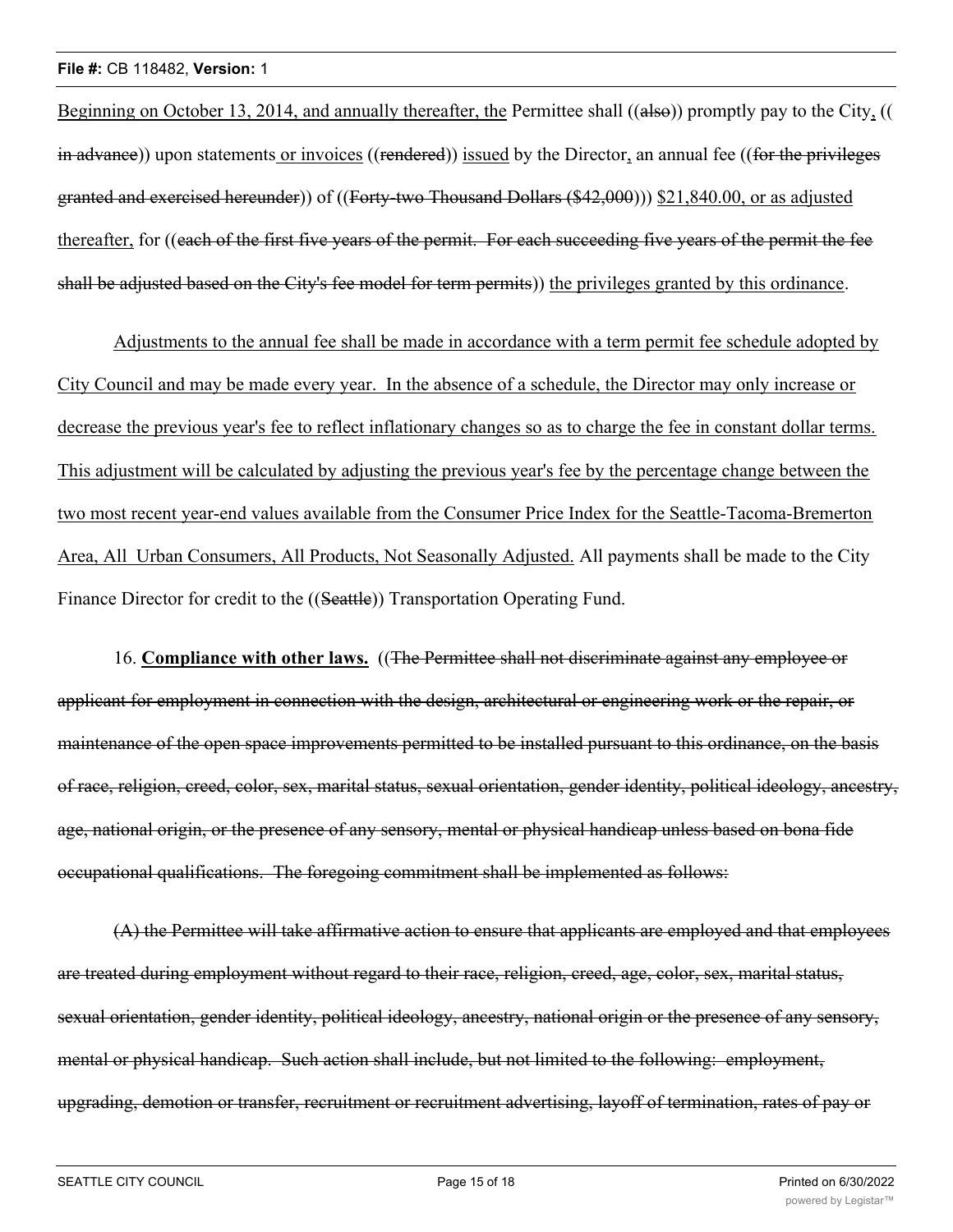other forms of compensation and selection for training, including apprenticeship.

(B) Permittee shall post in conspicuous places available to such employees and applicants for such employment, notices setting forth the provisions of this non-discrimination clause.

(C) Permittee shall furnish to the Director of Human Rights or successor official, upon his or her request and on such forms as may be provided, a report of the affirmative action taken in implementing this provision and will permit reasonable access to its records for the purposes of determining compliance with this Section. If, upon investigation, the Director of Human Rights finds probable cause to believe that the Permittee has failed to comply with any of the terms of this Section, the Permittee and the Director of Seattle Transportation will be so notified in writing. Within ten (10) days of receipt of the Director of Human Rights notice, the Director of Seattle Transportation shall give the Permittee an opportunity to be heard on the matter of compliance with this Section. The Director of Seattle Transportation shall designate a review officer, who shall consider the matter and make a recommendation to the Director of Seattle Transportation. If the Director of Seattle Transportation finds there has been a violation of this Section, he or she may suspend the permission conferred pending full compliance with the terms of this Section.

Failure to comply with any of the terms of this provision shall be a material violation of this ordinance.

The foregoing paragraphs shall be inserted in any subcontracts for work undertaken pursuant to this ordinance in connection with the design, architectural or engineering work or the repair, or maintenance of the open space improvements permitted to be maintained hereunder, unless the Director of Human Rights authorizes the use of another equality of employment opportunity provision.

Permittee shall construct, maintain, and operate the open space improvements in compliance with all applicable federal, state, County, and City laws and regulations. Without limitation, in all matters pertaining to the open space improvements, the Permittee shall comply with the City's laws prohibiting discrimination in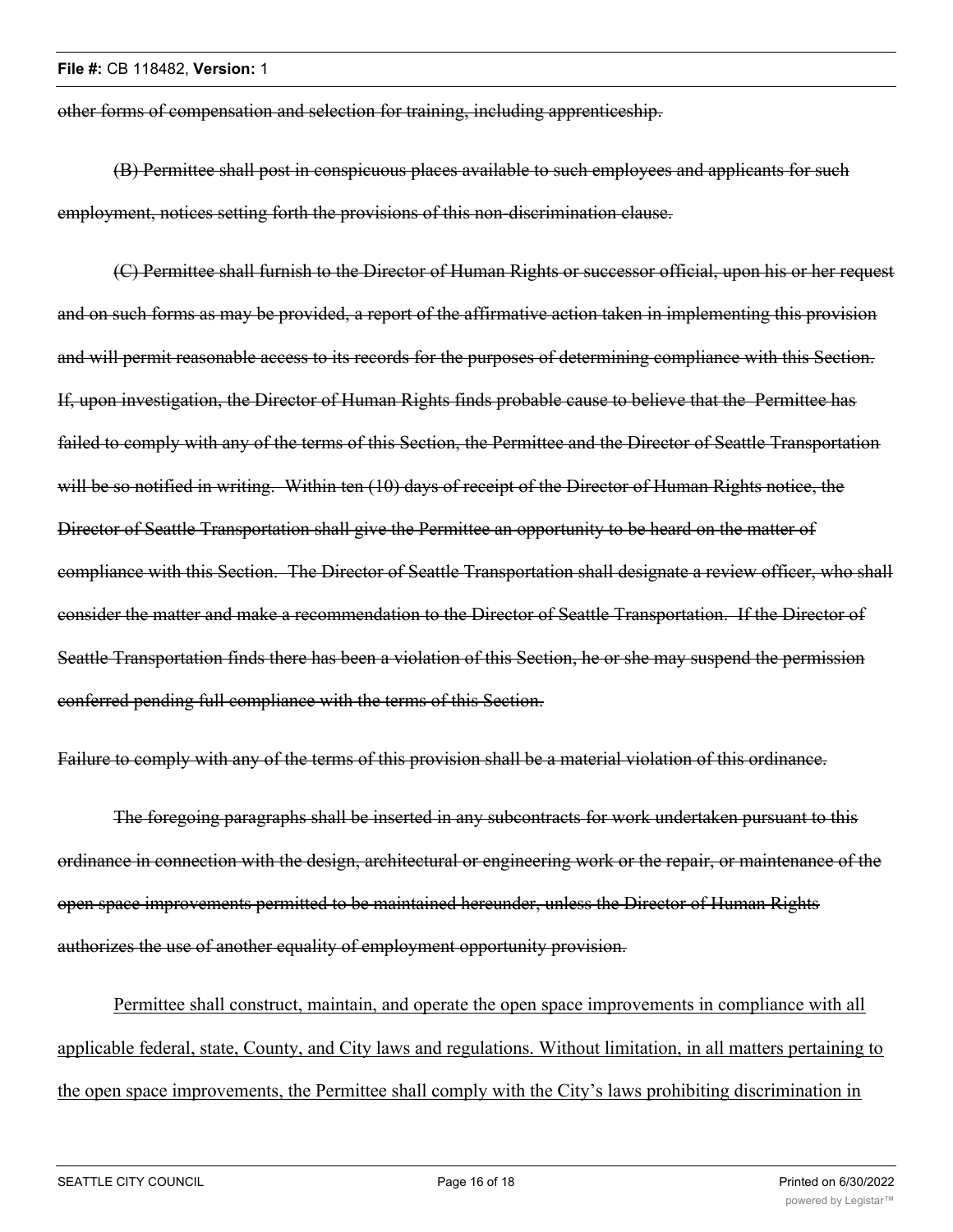employment and contracting including Seattle's Fair Employment Practices Ordinance, SMC Chapter 14.04, and Fair Contracting Practices code, SMC Chapter 14.10 (or successor provisions).

17. **Acceptance of terms and conditions.** The Permittee shall deliver to the Director its written signed acceptance of the ((permission conferred by)) terms of this ordinance ((and its terms and conditions to the Director ))within  $((sixty)(60)())$  days after the effective date of this ordinance. The Director  $((aceeptanee))$ shall ((be ))file((d)) the written acceptance with the City Clerk. If no such acceptance is received within that 60day period ((by then)), the privileges conferred ((provided)) by this ordinance shall be deemed declined or abandoned $((\xi))$  and the permission ((extended, contingent upon its acceptance, ))granted deemed lapsed and forfeited.

Section 3. Any act consistent with the authority of this ordinance taken after its passage and prior to its effective date is ratified and confirmed.

Section 4. This ordinance shall take effect and be in force 30 days after its approval by the Mayor, but if not approved and returned by the Mayor within ten days after presentation, it shall take effect as provided by Seattle Municipal Code Section 1.04.020.

Passed by the City Council the day of the case of the council  $\sim$ , 2015, and

signed by me in open session in authentication of its passage this

 $\frac{day}{f}$  of  $\frac{1}{2015}$ .

President of the City Council